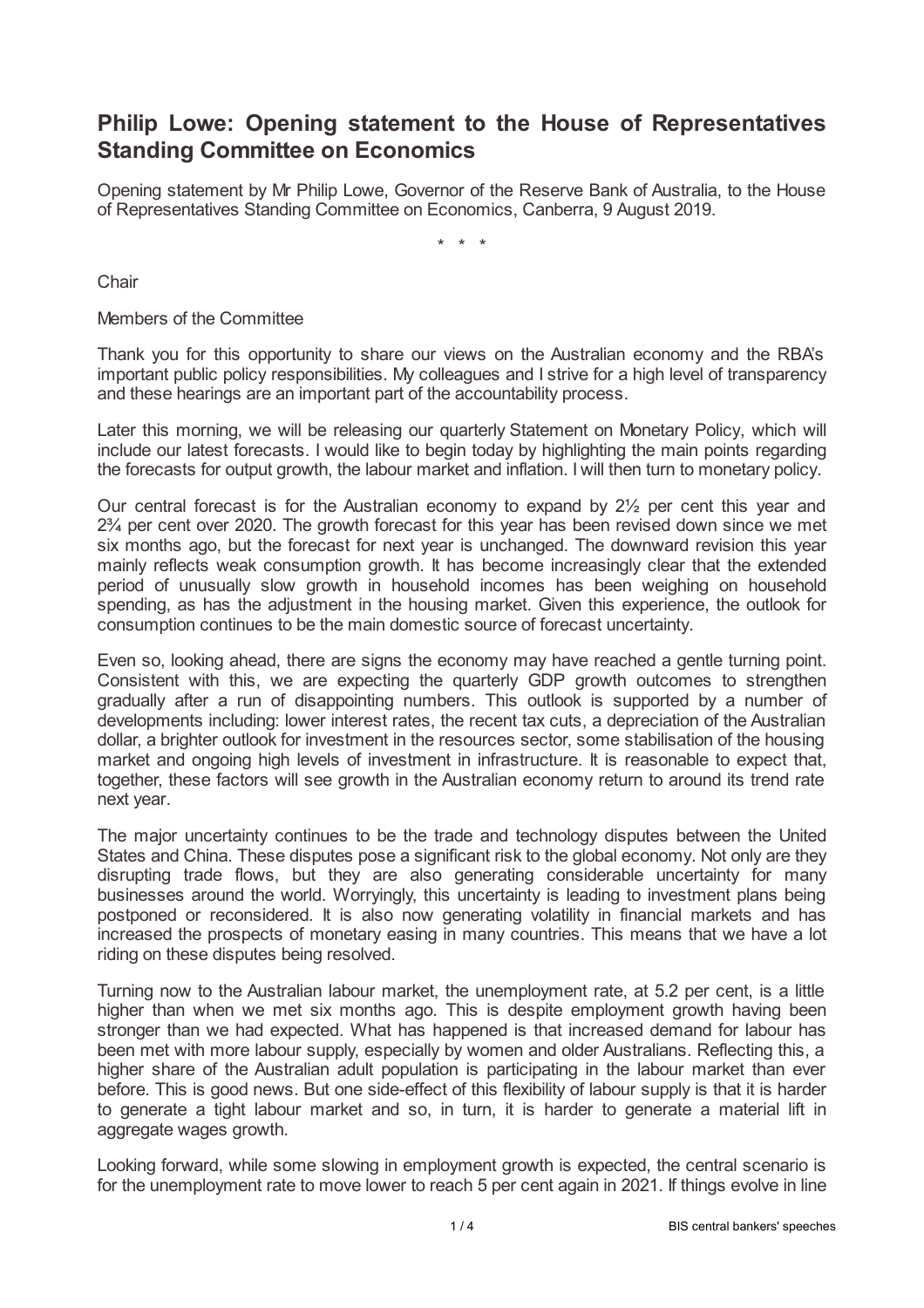with this central scenario, it is probable that we will still have spare capacity in the labour market for a while yet, especially taking into account underemployment. This means that the upward pressure on wages growth over the next couple of years is likely to be only quite modest, and less than we were earlier expecting. Caps on wages growth in public sectors right across the country are another factor contributing to the subdued wage outcomes. At the aggregate level, my view is that a further pick-up in wages growth is both affordable and desirable.

Turning now to inflation, the June quarter outcome was broadly in line with expectations, after a run of lower-than-expected numbers in earlier quarters. Over the year to June, inflation was 1.6 per cent, in both headline and underlying terms, extending the period over which inflation has been below the 2–3 per cent medium-term target range. The Reserve Bank Board remains committed to having inflation return to this range, but it is taking longer than earlier expected.

There are a few factors that I would highlight as contributing to the low inflation outcome over the past year. These are: the slow growth in wages; the ongoing spare capacity in the economy; various government initiatives to address cost-of-living pressures on households; and the adjustment in the housing market, which has contributed to unusually low increases in rents and declines in the price of building a new home in some cities. Working in the other direction, the drought and the depreciation of the exchange rate have been pushing some prices up.

Looking ahead, inflation is still expected to pick up, but the date at which it is expected to be back at 2 per cent has been pushed out again. Over 2020, inflation is forecast to be a little under 2 per cent and over 2021 it is expected to be a little above 2 per cent.

At this point, I would like to turn to monetary policy.

When we met with the Committee in February, I indicated that I thought the probabilities of a cash rate increase and a cash rate decrease were broadly balanced. Following that hearing, the situation continued to evolve and the Board reduced the cash rate twice – at its June and July meetings – to a new low of 1 per cent.

## A reasonable question to ask is: what changed?

The answer is the accumulation of evidence that the economy could be on a better path than the one we looked to be on. The incoming data on wages, prices, GDP and unemployment all suggested that the Australian economy was some distance from running up against capacity constraints. It also suggested that the day at which inflation was comfortably back within the 2– 3 per cent medium-term target range was not getting any closer.

Faced with this evidence, the Board decided that it was appropriate to lower the cash rate, after having kept it unchanged for more than 2<sup>1</sup>/<sub>2</sub> years. It judged that a lower cash rate would boost jobs and help make more assured progress towards the inflation target.

In the current environment, easier monetary policy mainly works through two channels. The first is that it affects the exchange rate, which is now at the lowest level it has been for some time. The second is that it boosts aggregate household disposable income. I acknowledge that lower interest rates hurt the finances of the many Australians who rely on interest payments and the Board has paid close attention to this issue. At the aggregate level though, for every dollar the household sector receives in interest income, it pays well over two dollars in interest to the banks and other lenders. This means that lower interest rates put more money into the hands of the household sector and, at some point, this extra money gets spent and this helps the overall economy.

At its meeting earlier this week, the Board decided to leave the cash rate unchanged at 1 per cent.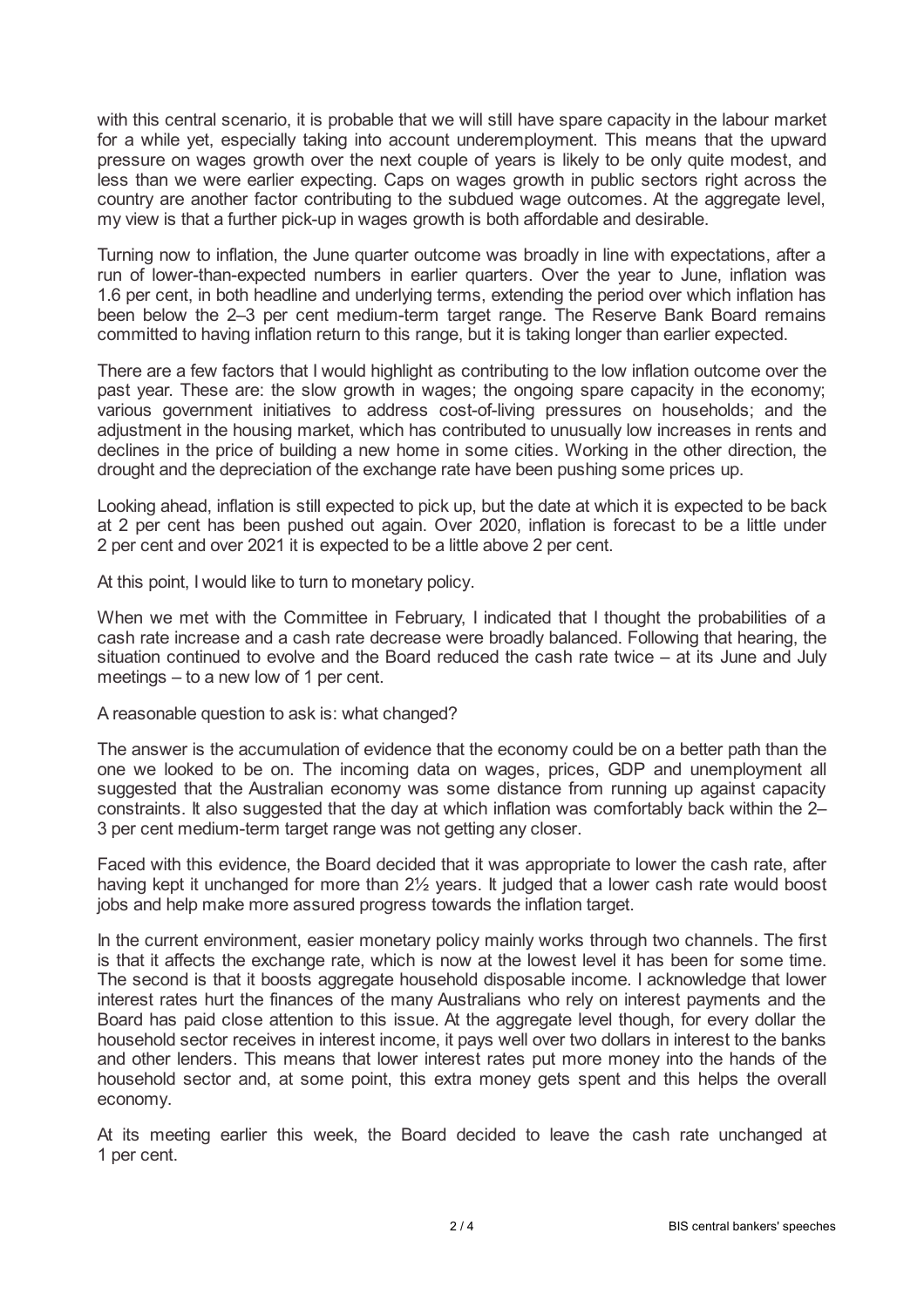It judged that after having moved twice in quick succession it was appropriate to wait and assess developments both internationally and domestically.

As I mentioned earlier, there have been a number of developments that could be expected to support the Australian economy over the next couple of years. Determining with precision the combined effect of these developments is difficult. It is certainly possible that their combined effect will be greater than the sum of the individual parts. If so, growth would surprise on the upside. Of course, it is also possible that the concerning international developments and the ongoing weak growth in household incomes could see the economy underperform our central scenario. The labour market will continue to provide an important guide as to which path we are on.

It is, nevertheless, reasonable to expect an extended period of low interest rates in Australia. This reflects what is happening both overseas and here at home.

While we might wish it were otherwise, it is difficult to escape the fact that if global interest rates are low, they are going to be low here in Australia too. When the global appetite to save is elevated relative to the appetite to invest  $-$  as it is now  $-$  interest rates in all countries are affected. Our floating exchange rate gives us the ability to set our own interest rates from a cyclical perspective, but it does not insulate us from long-lasting shifts in global interest rates driven by saving/investment decisions around the world.

In the central scenario that I have sketched today, inflation will be below the target band for some time to come and the unemployment rate will remain above the level we estimate to be consistent with full employment. While this remains the case, the possibility of lower interest rates will remain on the table. The Board is prepared to ease monetary policy further if there is additional accumulation of evidence that this is needed to achieve our goals of full employment and inflation consistent with the target. Time will tell.

As I have discussed on other occasions, if further stimulus to demand growth is required to get us to full employment and closer to the economy's capacity, monetary policy is not the country's only option. Monetary policy certainly can help, and it is helping, but there are certain downsides from relying too much on monetary policy.

One option is for fiscal support, including through spending on infrastructure. Spending on infrastructure not only adds to demand in the economy but, done properly, it can boost the economy's productivity. It can also directly improve the quality of people's lives through reducing congestion and improving services. At the moment, there are some capacity constraints in parts of the infrastructure sector, but these should not prevent us from looking for further opportunities to boost the economy's productive capacity and support domestic demand. There is no shortage of finance to do this, with interest rates the lowest they have ever been. This week, all governments in Australia can borrow for 10 years at less than 2 per cent.

Another option is structural policies that support firms expanding, investing, innovating and employing people. A strong, dynamic business sector is the best way of creating jobs and growing the overall economy. We will all do better if Australia is viewed as a great place to expand, invest, innovate and employ people. Aprogram of structural reform would help move us in this direction. It would also help boost productivity growth, which over recent times has slowed noticeably. If this slowing is maintained, it will become a serious issue and as a society we will have to make some difficult adjustments. So it is important that we think about the possibilities here, not just from a short-term perspective but from a long-term perspective as well.

I would like to mention a couple of other areas of the Reserve Bank's activities.

As you would know, the Reserve Bank is the banker for the Australian Government. As the Government's banker, our systems process the government's payments and receive its